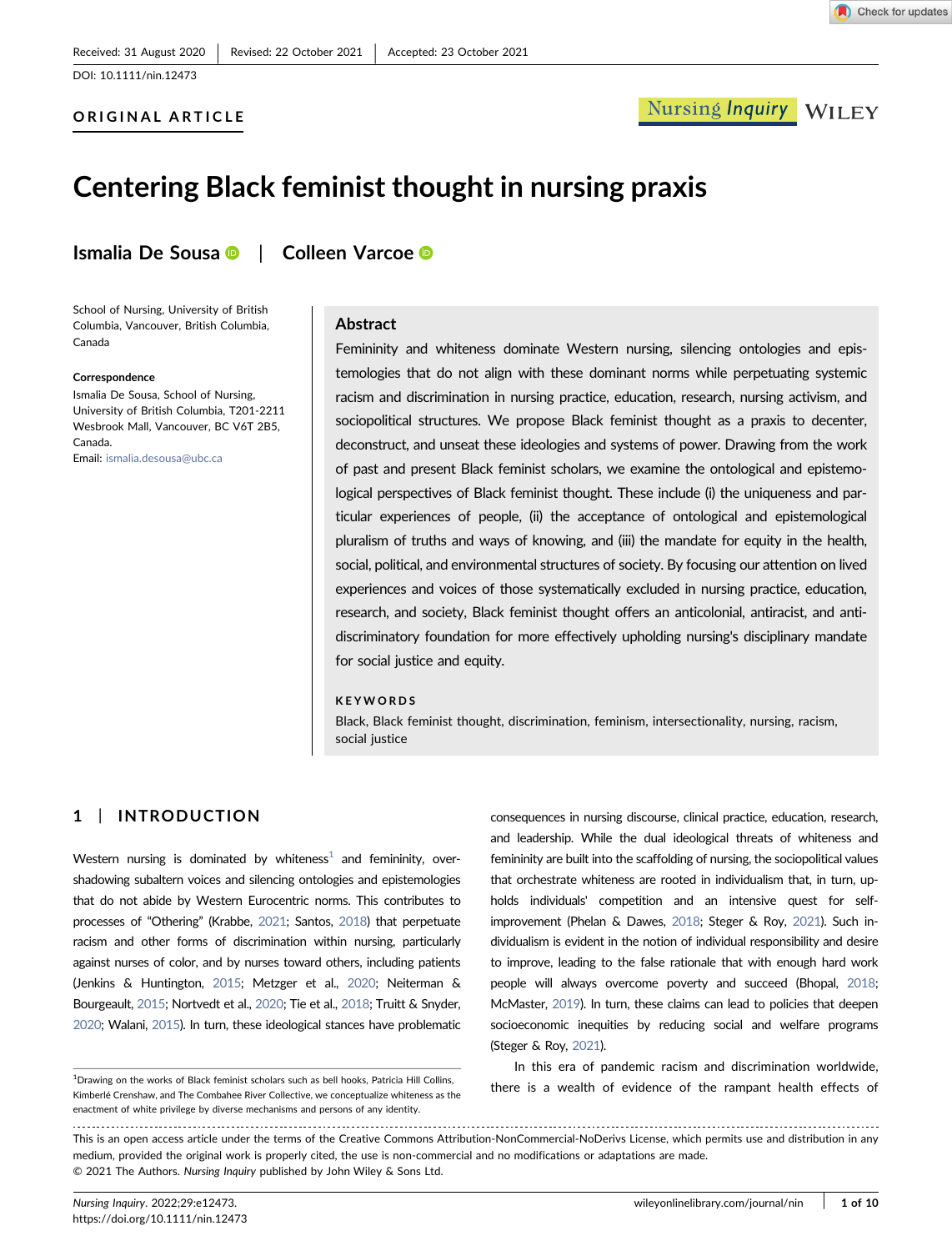## 2 of 10 WILEY- Nursing Inquiry **DE SOUSA AND VARCOE**

individual and systemic racism and discrimination among racialized patients in the United States, Canada and the United Kingdom (Centers for Disease Control and Prevention, [2019;](#page-7-1) Denison et al., [2014](#page-8-7); Office for National Statistics, [2018](#page-8-8); Petersen et al., [2019](#page-8-9); Public Health England, [2017\)](#page-9-5). Thus, it is increasingly imperative that nurses eradicate performative solutions and slacktivism and strive toward meaningful action on equity and social justice that addresses health inequities and ensures every person is treated with respect, dignity, and free of discrimination. Moorley et al. [\(2020\)](#page-8-10) have argued for a need to decolonize nursing care and Thorne ([2020](#page-9-6)) has called on all nurses to revise their commitments to antiracism and social justice in this pandemic and be part of the solution. Yet, nursing is constrained by theorizing aligned with individualism and color‐blindness.

To decenter ideologies of whiteness that perpetuate systems of power and create new approaches in nursing discourse, clinical practice, education, research, and leadership, nursing requires theorizing from the margins. Black feminist thought offers the praxis needed for transformation by aligning with our discipline's sociopolitical knowing (White, [2009](#page-9-7)) and emancipatory knowing (Chinn & Kramer, [2014\)](#page-7-2) that locates the person in a cultural and structural context that influences health and disease and recognizes injustice, moving toward a social justice praxis (Kagan et al., [2014\)](#page-8-11). Despite expanded scholarship since Barbee's critique of erasure of Black nurses' scholarly contributions (Barbee, [1993\)](#page-7-3), the continued invisibility<sup>[2](#page-1-0)</sup> of nurses at the margins of a predominantly white profession becomes situated in a larger ideological discourse: the supremacy of Eurocentric ontologies and epistemologies as a legacy from the colonial projects. The invisibility is evident in the paucity of literature on Black feminist theory in nursing and suggests the exclusion of Black feminist thought as a model of thinking by an elite that is anti‐Black and/or interprets "Black" as of significance and use only to/by Black people, instead of attending to the rich theoretical and philosophical traditions that Black feminist thought offers to all. In this paper, we add to the body of nursing scholarship from the margins of the discipline by examining the philosophical underpinnings of Black feminist thought $3$  and its potential contribution to advancing nursing praxis. We begin by centering Black feminist thought, providing historical background on its origins, and focusing on the intersectional paradigm that it offers. Drawing from the works of past and present Black feminist scholars, we examine the ontological and epistemological foundations of Black feminist thought and shift our attention to how it can inform and advance nursing inquiry to analyze the pervasive health problems in society. This model of thinking can dismantle the current premises that shape nursing knowledge in this era, strengthen nursing's sociopolitical and

emancipatory knowing, enhance health equity advocacy at policymaking and healthcare organizations, and help change the social, political, and environmental structures that shape society. As a praxis of reflexivity and consciousness‐raising among student nurses, nurses, nurse leaders, and scholars, Black feminist thought can bring attention to the invisibility and under‐representation of particular groups within the profession, and the effects of internal structures of power on nursing.

As authors, our social identity and positioning as unrepresenting of whiteness in the echelons of nursing give us the right to take this space and challenge the history of academic publishing in nursing philosophy. The first author identifies as Black (Afro‐Portuguese), with Asian and white European descent, and calls Portugal and the United Kingdom homes. Her lived experience as a Black ciswoman in predominantly white spaces has been shaped by socioeconomic and gender privilege, as well as by racial discrimination. The second author is of Indigenous and European immigrant heritage and was born on Treaty One territory in what is now Canada, variously experiencing both white privilege and anti‐indigenous racism. A plurality of different experiences and perspectives sparks our creative minds, giving us the political clout to argue for a historically silenced angle of vision in our discipline to be reacknowledged, that of Black Feminist Thought.

### 2 | CENTERING BLACK FEMINIST THOUGHT

#### 2.1 | Origins and extensions

Black feminist thought is a unique standpoint founded on the ex-periences of African American womxn<sup>[4](#page-1-2)</sup> ways of knowing and validation of knowledge claims that represents a "collection of ideas, writings, and art" (Few-Demo & Glass, [2015,](#page-8-12) p. 1). The Black liberation movements of the 1970s and 1980s in the United States emerged as a result of historical experiences of enslavement (including enslaved breeding and surgical experimentation), the Tuskegee study, $5$  lynching, segregation, racism, civil rights, and colonialism (Araujo et al., [2019;](#page-7-4) The Combahee River Collective, [1982\)](#page-9-8). Against such a backdrop, Black feminism disrupted the hegemonic canon of both the middle‐class, white patriarchal and cisgender liberal feminist movement, and the struggle of Black womxn with Black liberation movements dominated by men. Black feminism recognized the Black liberation movement and the tenets of white liberal feminism failed to represent the views and experiences of Black womxn from an intersecting matrix of racism, sexism, oppression, and other

<span id="page-1-0"></span> $2$ It is the observer and their context that decide the visibility and invisibility of the Other. Nursing knowledge has focused primarily on the contributions of white women and obscured those from Black, Indigenous, and other people of color (BIPOC). Despite the many contributions of BIPOC nurses, nursing has been largely written, safeguarded, and uplifted by and for white scholars.

<span id="page-1-1"></span> ${}^{3}$ We recognize the existence of different Black feminist ways of thinking such as Womanism, Black feminism, African feminism, Africana womanism, Black British feminism, and so forth. Despite different points of departure, we believe these are borne out of a Black feminist thought standpoint epistemology and share similar goals.

<span id="page-1-3"></span><span id="page-1-2"></span><sup>&</sup>lt;sup>4</sup>We use the term "womxn" as a decolonial practice to disrupt the binary of "man" and "woman" and the English language. Womxn also centers 2SLGBTQIA + communities. 5 Experiment between 1932 and 1972 that studied African American men diagnosed with Syphilis to understand the progression of the disease. Participants in the study were misled to believe they were receiving treatment to cure Syphilis and were denied penicillin when it became the treatment of choice. This resulted in death and transmission of the disease to womxn, children, and grandchildren (Centers for Disease Control and Prevention, [2015](#page-7-5)).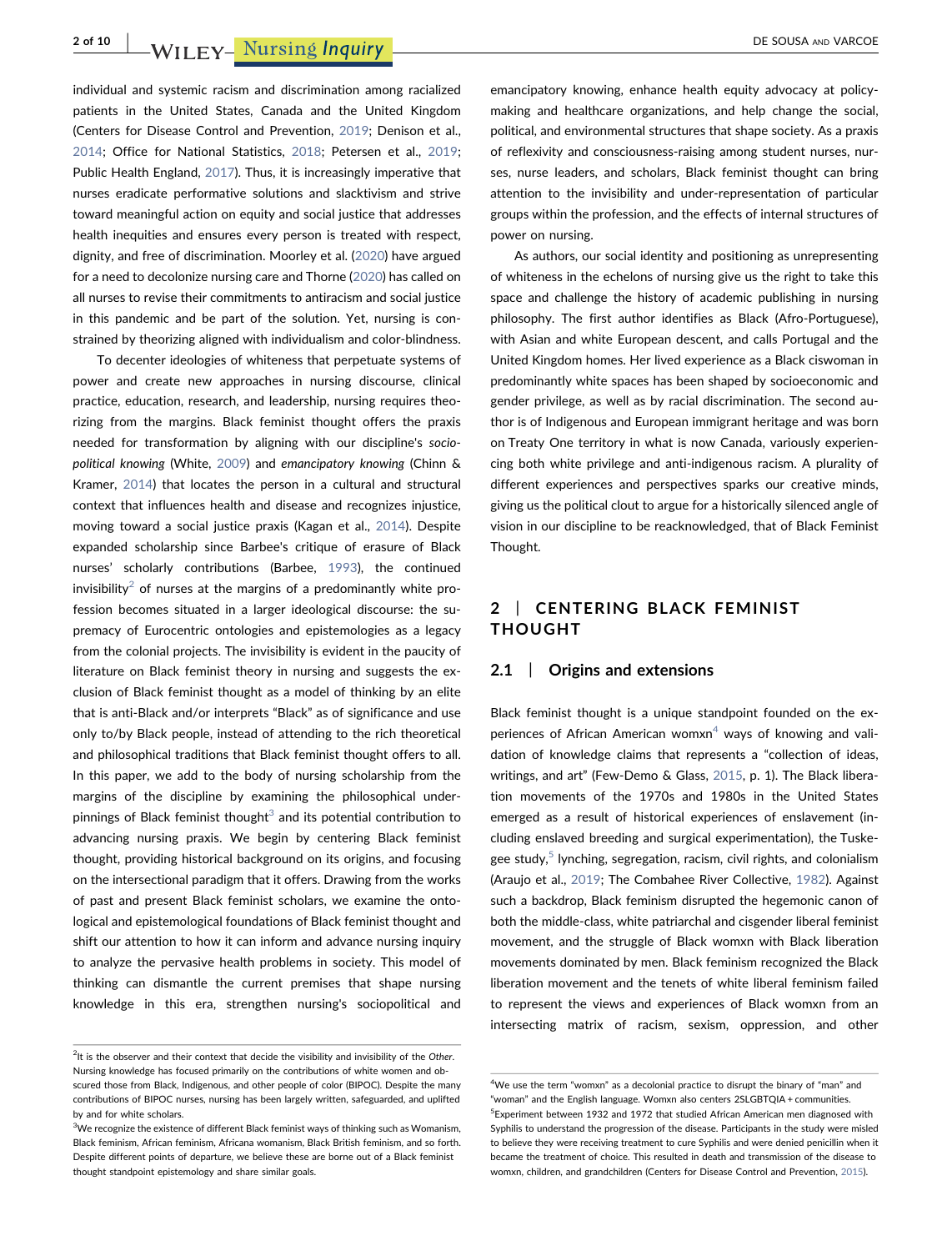DE SOUSA AND VARCOE 3 of 10

discriminations (Collins, [2000](#page-7-6); hooks, [2009,](#page-8-13) [2014;](#page-8-14) Taylor, [1998](#page-9-9); The Combahee River Collective, [1982;](#page-9-8) Walker, [1983](#page-9-10)).

The Black liberation movements dominated by Black men rendered the existence and experiences of Black womxn invisible, sexually oppressing and relegating them to the confines of the family and home. This sexual oppression directly resulted from a Eurocentric patriarchal and capitalistic conceptualization of manhood, one defined by males' sexual ability and wealth production (Black Men for the Eradication of Sexism, [2009\)](#page-7-7). Black men were thought by society to be weak for failing to liberate Black people from racism and were made to believe that Black womxn had gained socioeconomic status after using their bodies for the pleasure of white men, leaving Black men behind (Cade Bambara, [1970](#page-7-8)).

Black and white liberal feminists in the United States had vastly divergent lived experiences. Black womxn experienced economic challenges as a result of enslavement and segregation (e.g., Jim Crow laws), requiring them to work (usually in lower‐paid or caring jobs with poor working conditions) in the pursuit of upward economic and class mobility (Barlow & Smith, [2019;](#page-7-9) Branch, [2011](#page-7-10); Collins, [1998](#page-7-11)). These experiences were vastly incongruent with the interests of the white liberal feminism movement, which sought the liberation of white, middle‐class college‐educated womxn from their homes and motherhood, hoping to enter the workforce (hooks, [2014](#page-8-14); Love, [2016\)](#page-8-15).

Divergences related to the ideologies of racism, sexism, and patriarchy were also prevalent (Beale, [2005;](#page-7-12) The Combahee River Collective, [1982\)](#page-9-8). Unlike white womxn, who argued that men were the oppressor, Black womxn experienced racism from the middle‐ class, white womxn as well as sexism from Black and white men. The transition from a matriarchal to a patriarchal society combined with the historical oppression of Black men and womxn by white people explained the root causes of Black men's values of dominance and competition with Black womxn and Black men's sexist attitudes (Barry & Grady, [2019](#page-7-13); Dove, [2015](#page-8-16); The Combahee River Collective, [1982](#page-9-8)). Thus, the quest for gender equality in the white liberal feminist movement was unfounded since Black womxn and other womxn of color were not socially equal to other womxn, and discrimination continued against Black men (hooks, [2014](#page-8-14)). The call for gender equality ignored the discrimination among those of the same sex or gender (hooks, [2014](#page-8-14)) by virtue of race. Further, it accentuated European colonial practices of gender‐specificity and division within communities and society (Barry & Grady, [2019\)](#page-7-13).

Different ideological stances between white and Black feminism reinforced the notion that white liberal feminism was not feminism for all. It accentuated the different lived experiences between middle‐class white womxn living in a patriarchal society and African American womxn (Collins, [1998;](#page-7-11) Dorlin, [2019;](#page-8-17) hooks, [2014](#page-8-14)), as well as between Black womxn and Black men. However, other groups in the excluded segments of society embodied similar experiences as a result of discrimination based on class, sex, and ethnicity, which posited Black feminist thought as a sociopolitical activist movement that could end discrimination faced by African‐Americans, Black womxn, and other similarly situated groups (Collins, [1998,](#page-7-11) [2000](#page-7-6);

hooks, [2014;](#page-8-14) The Combahee River Collective, [1982\)](#page-9-8). The lived experience of racialized Black womxn in geographic regions outside the United States has shaped Black feminist epistemology and widened the debate and social justice action by Black feminist thought on a global scale (Carvalho et al., [2019;](#page-7-14) Collins, [2000](#page-7-6)). For instance, scholars have expanded the theory of American Black feminisms to Brazilian Black feminism, Caribbean feminism, Latinx feminism, Romani feminism and other womxn of color (Barriteau, [2009;](#page-7-15) Carvalho et al., [2019;](#page-7-14) Nunes, [2019](#page-8-18); Taylor, [2000;](#page-9-11) Todorova, [2017\)](#page-9-12). Activist movements have also emerged as a result. This is evident in the Brazilian Black feminist movement "Who killed Marielle Franco?"; Marielle Franco was a Black, gay, feminist politician and human rights activist who was outspoken about police violence, particularly in favelas in Brazil.

Although we center Black feminist thought in the experiences of Black womxn, we argue this praxis can be deployed to better understand the experiences of people and groups at the intersection of multiple axes of historical connections such as colonialism, immigration, and experiences of racism and discrimination due to class, sex, gender, ethnicity, age, ability, language and so forth. Similar to Black feminist Jennifer Nash's discourse on the proprietary attachments to intersectionality (Nash, [2019](#page-8-19)), we seek to put forward a vision of Black feminist thought that is not invested in making Black women its only proprietary.

### 2.2 | Intersectionality as a paradigm

Extending Black feminist thought and its intersectional paradigm to all communities with historical and ongoing experiences of discrimination is paramount for nurses to consider the impact of sociopolitical forces in healthcare, promote health and wellness and prevent illness. An intersectional paradigm directs attention to the multiaxis of systems of power that shape each individual's identity<sup>[6](#page-2-0)</sup> and experiences, amplifying the problems generated by commonalities and differences that underpin discrimination, and focusing on the sociopolitical structures that frame these problems (Cho et al., [2013](#page-7-16); Crenshaw, [2011](#page-7-17)).

Intersectionality as a paradigm underpins Black feminist thought. Although Kimberlé Crenshaw first introduced the term (see Crenshaw, [1989\)](#page-7-18), the conceptual understanding of intersectionality emerged from the works of other Black womxn and womxn of color such as Ida B. Wells‐Barnett, the Combahee River Collective, bell hooks, Angela Davis, Audre Lorde, Patricia Hill Collins, and Gloria Anzaldúa (Moradi et al., [2020\)](#page-8-20). Intersectionality recognized the multiaxis framework of identity (initially gender and race only) in African American womxn's experiences ignored by US law

<span id="page-2-0"></span><sup>&</sup>lt;sup>6</sup>We use the term "identity" in its singular form when referring to individuals, instead of "identities." The intersection of multiple systems of power or factors (sex, gender, race, class, ethnicity, sexual orientation, immigration, nationality, spirituality, location, etc.) creates one identity in each person rather than multiple identities. An individual's identity at these intersections cannot be separated; neither can systems of power be analyzed separately or in a single‐axis framework.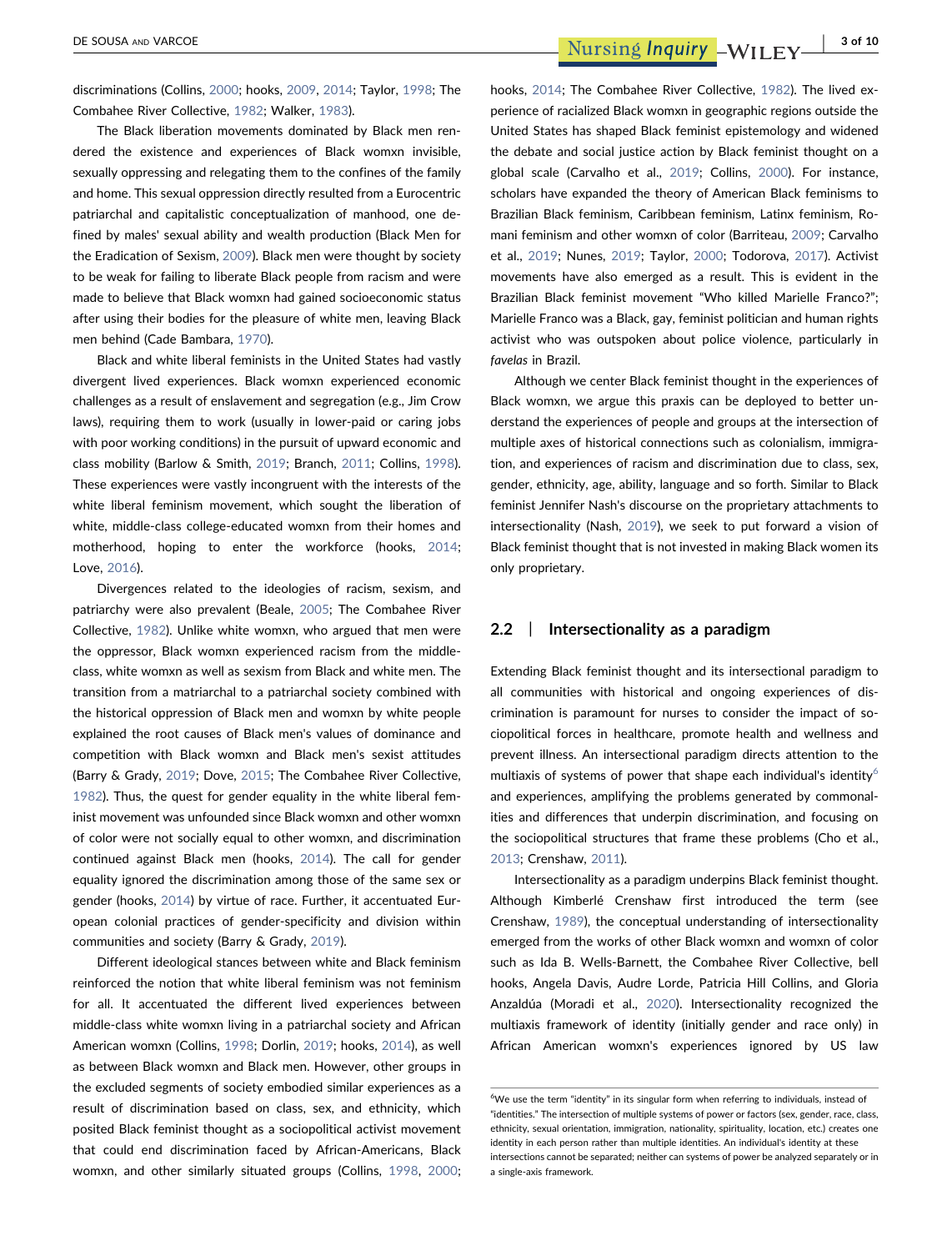(Crenshaw, [1989\)](#page-7-18) since intersectional factors such as race, ethnicity, class, sex, and gender were impossible to separate when the discrimination occurred as they were experienced simultaneously as systems of power (The Combahee River Collective, [1982\)](#page-9-8). The intersection of systems of power (sexism, racism, ageism, classism, heteronormativity, and other forms of discrimination based on immigration, location, spirituality, language and so forth) shape each person's identity and, in turn, can create power differentials and discrimination in society (Collins & Bilge, [2016](#page-7-19)). Given that lived experiences vary, and these intersectional factors lead to privilege and discrimination, knowledge development should consider them.

To direct the work toward action on social determinants of health and systems of power, the discipline of nursing must adopt intersectionality as a paradigm. With the goal of sociopolitical change, intersectionality can provide insight into inequities within health care systems in its role as a tool for critical inquiry in research, teaching, and practice (Collins, [2019;](#page-7-20) Love, [2016;](#page-8-15) Moradi & Grzanka, [2017](#page-8-21)). In this line of thought, intersectionality is inextricably contextual and linked to a power analysis of sociopolitical, economic, and institutional structures (Cho et al., [2013](#page-7-16); Collins, [2019](#page-7-20); Crenshaw, [2011](#page-7-17)). These power analyses characterize intersectionality as a form of praxis, striving to unseat racism, sexism, classism, economic exploitation, colonial thinking, and other forms of discrimination (Collins, [2019](#page-7-20)). Thus, Black feminist thought prioritizes and problematizes racism and related pervasive social constructs (Barriteau, [2009](#page-7-15)).

### 3 | WHY BLACK FEMINIST THOUGHT IS NEEDED: A CRITIQUE OF WHITENESS AND FEMININITY IN NURSING

Whiteness is socially constructed as the background against which all life is examined (Puzan, [2003](#page-9-13); Waite & Nardi, [2019](#page-9-14)). This ideology is time and place‐specific (van Riemsdijk, [2010\)](#page-9-15) and the result of imperialism, settler colonialism, and elitism. Racialized and naturalized whiteness represent the normative identity, body and knowledge located at the center of the social system (Gustafson, [2007](#page-8-22)) that leads to privilege and entitlement of those in positions of power and disregard for the advantages and disadvantages that these axes pose to one's living and being in the world.

Nursing as a predominantly white profession (regardless of the identities of diverse nurses) upholds whiteness as an ideology with profound negative effects for nurses and patients. Racialized nurses experience racism and discrimination from their counterparts (Jenkins & Huntington, [2015](#page-8-1); Mapedzahama et al., [2012](#page-8-23), [2018](#page-8-24); Neiterman & Bourgeault, [2015](#page-8-3); Nortvedt et al., [2020;](#page-8-4) Tie et al., [2018](#page-9-1); Walani, [2015](#page-9-3)) that characterize them within the profession as the Other, lessening their sense of belonging and hindering career progression (Neiterman & Bourgeault, [2015;](#page-8-3) Nortvedt et al., [2020;](#page-8-4) Truitt & Snyder, [2020;](#page-9-2) Tuttas, [2014;](#page-9-16) van der Heever & van der Merwe, [2019](#page-9-17); Walani, [2015\)](#page-9-3). Such inequities in career progression are visible in the under‐representation of racialized womxn in nursing leadership

positions in Canada, the United Kingdom, South African, and the United States (American Association of Colleges of Nursing, [2019;](#page-7-21) Calliste, [1996;](#page-7-22) Jefferies et al., [2018;](#page-8-25) Premji & Etowa, [2014](#page-8-26); The WRES Implementation Team, [2020](#page-9-18); van der Heever & van der Merwe, [2019\)](#page-9-17). Experiences of discrimination in nursing as a result of whiteness are also felt among nurses in homogenous white groups with different naturalization than those in the countries in which they reside, such as white internationally educated nurses working in Canada and white Polish nurses working in Norway (Neiterman & Bourgeault, [2015](#page-8-3); van Riemsdijk, [2010](#page-9-15)); and among racialized students in comparison to their white peers (Metzger et al., [2020;](#page-8-2) Truitt & Snyder, [2020\)](#page-9-2). The systemic effects of whiteness also explicate the racism and discrimination that nurses experience from patients (Neiterman & Bourgeault, [2015\)](#page-8-3).

When whiteness as an ideology in a patriarchal society combines with a predominantly feminine profession (Punshon et al., [2019\)](#page-9-19), regardless of an increased membership by people other than cisgendered womxn, it continues to exclude those at the margins by manifestations of racism and discrimination. In the interlock of whiteness and femininity, those identifying with this norm are privileged by race and excluded by gender. These ideologies of whiteness and femininity are evident today in discourses within nursing research focused on sex and/or gender disparities in pay and career progress (e.g., Punshon et al., [2019\)](#page-9-19) that do not deploy analysis of the interlocking of social constructs of racism, classism or naturalization but favor a single‐axis analysis. Further, the intersection of whiteness and femininity also upholds heteronormative ideologies that justify the paucity of research on individual experiences and organizational discrimination by nurses who identify as Two‐Spirit, Lesbian, Gay, Bisexual, Transgender, Queer, Questioning, and Intersex (Metzger et al., [2020](#page-8-2); Younas, [2019\)](#page-9-20). While the rhetoric of sex and gender disparities is tethered with patriarchal culture, it is not only male oppression, control and domination against womxn that is pervasive within nursing. It is clear that nurses who are womxn of color also experience discrimination from their white counterparts. In this line of thought, the idea of patriarchy after colonization and enslavement contrasts with the concept of matriarchy in African civilization in which males and females worked equally in society and respected each other (Dove, [2015\)](#page-8-16), and similarly with matriarchal structures in many Indigenous societies (Roy, [2019\)](#page-9-21). Thus, gender equality in a patriarchal society and nursing is an ideology constructed by a Western, Eurocentric, white feminine view, privileging the advancement of cis‐gendered white people without regard for the impact of multiple intersections of privilege and oppression.

Individualistic and egalitarian values that favor self‐improvement also protect whiteness (Bhopal, [2018](#page-7-0)) and trust that every humxn is equipped with the same tools for success. Consequently, failing to succeed is wrongfully attributed to individual inadequacy, unpreparedness, qualities, and characteristics rather than society's sociopolitical structures (Browne, [2001](#page-7-23)). These ideas are problematic in nursing. For instance, a nurse in a senior leadership position may fail to realize that the policies and guidelines applied "equally to all" are devoid of analysis of the intersectional discrimination that many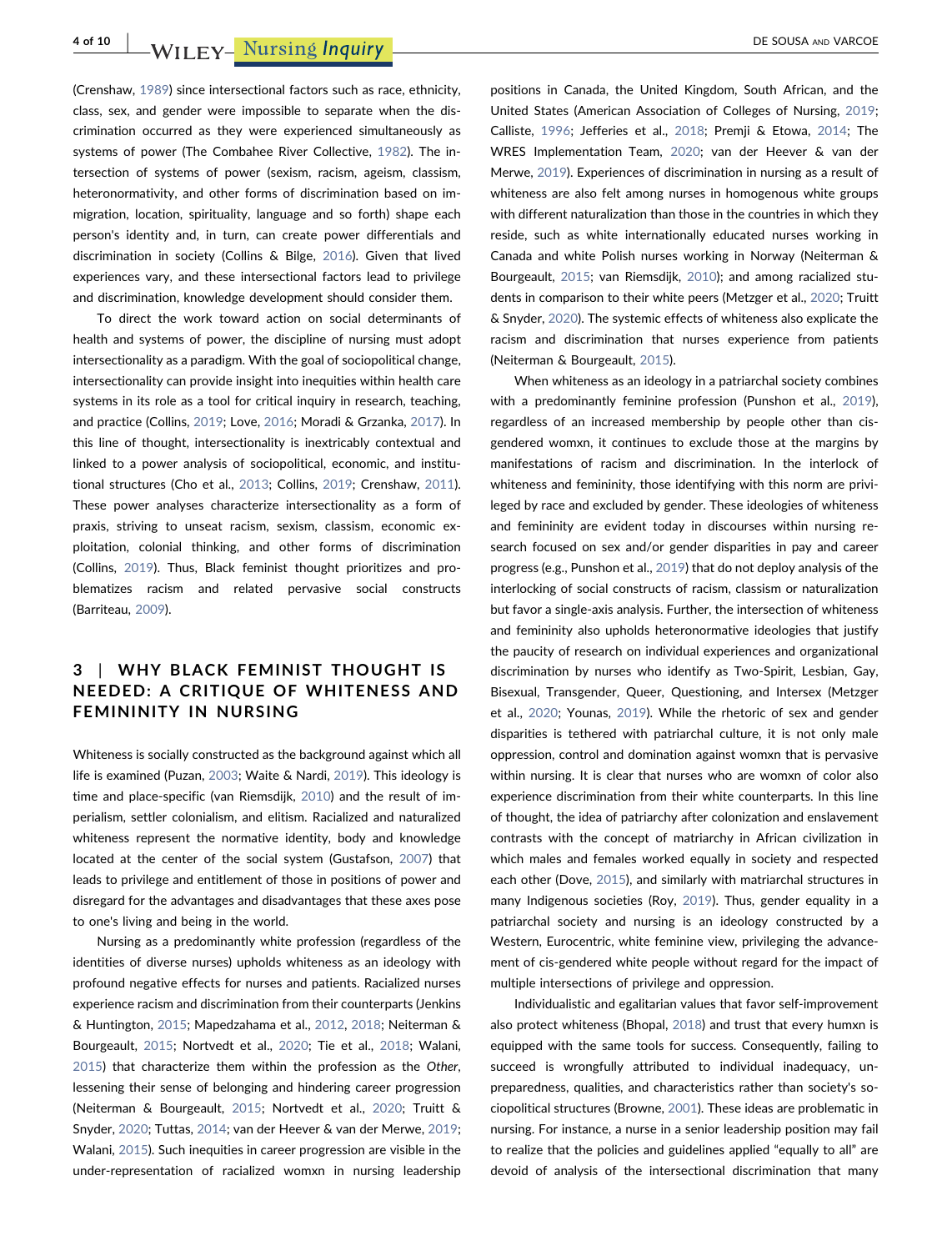people experience and systematically hinder patients' and other nurses' career progression. The consequences of an egalitarian ideology in an era of globalization and migration are also akin to the thinking that a caring nurse should respect and consider every humxn as equal and hold no racial stereotypes (Gustafson, [2007\)](#page-8-22). This idea can contribute to color‐blind hegemonic discourses, denying the notion of race as a visible characteristic (Barbee, [1993](#page-7-3)) and hence denying the impact of racism. By ignoring race as a social construct, the egalitarian rhetoric deflects racism and other forms of interpersonal and structural discrimination as systems of power that underly social and health inequities (Hilario et al., [2018](#page-8-27); Krieger, [2014](#page-8-28)) and fall short of our disciplinary mandate. It is insufficient to be "not racist," nurses must be antiracist.

The whiteness rhetoric portrays an ideology that is nationalistic, xenophobic and discriminatory, favouring only a specific subset of people and knowledge that abides by the norm of those who adhere to these values. When intersecting with femininity, whiteness in nursing has implications such as racism, discrimination, isolation and difficulty in recognizing forms of knowledge that are not aligned with Western European thought (Allen, [2006;](#page-7-24) Puzan, [2003;](#page-9-13) Tuttas, [2014](#page-9-16); Wheeler et al., [2014](#page-9-22)). In summary, racism and other forms of discrimination protect, privilege, and center whiteness, excluding those at the margins and thus demand transformative praxis in nursing.

### 4 | TOWARD TRANSFORMATIVE PRAXIS IN NURSING

To transform nursing's knowledge and science in this pandemic milieu, nursing needs to create spaces at the margins, open its doors to diverse ways of thinking that align with the profession's foundations, and allow a structural analysis of society that includes determinants of health and the determinants of inequity. Nursing ought to understand the philosophical underpinnings of Black feminist thought to decenter whiteness, widen its vision to encompass social justice causes, re-examine structures of power, and grapple with ideas and possible actions to help solve inequity issues in health and society. To serve this goal, the discourse in the works of various Black feminists informs a reflection on the philosophical underpinnings of Black feminist thought. Understanding how knowledge was constructed and manifested among African American womxn is the starting point to this standpoint epistemology.

#### 4.1 | Ontology

Ontology is concerned with understanding reality and the meaning of being and existence (Jacquette, [2002](#page-8-29)). The ontological views in Black feminist thought see lived experience intertwined with unbalanced social structures of power. Together these form a reality in which people exist as individuals and in collectives, ultimately coming to voice their standpoint as sociopolitical activists.

Black feminist thought acknowledges lived experiences as a partial truth and the existing unbalanced social structures of power by decentering whiteness. Lived experiences of discrimination are evidence that unbalanced structures of power exist in society by the binaries that characterize the world: the powerful versus the powerless; the oppressor versus the oppressed; and/or the seen versus the not seen. The nonhierarchical distribution of power combined with intersectional factors creates a difference in lived experience and personal struggle, where no experience or existence is equal to the other. By centering on lived experience, each lived experience, anything that one lives, is assumed to be true (Collins, [2000\)](#page-7-6) and thus, Black feminist thought challenges scientific truths and normative ways of knowing (Collins, [1998\)](#page-7-11), breaking with extant positivist ideologies that argue the existence of only one reality and one truth waiting to be discovered (Lincoln et al., [2017\)](#page-8-30). Further, a Black feminist thought standpoint also challenges the post-positivist argument that reality cannot be fully understood. The uniqueness of lived experiences, which are constantly evolving, offers an accurate representation of reality and truth. When one person's reality intersects and comes to voice with other people in similarly situated positions, truth is shared collectively. Thus, while multiple truths exist, the truth is partial and incomplete, considering how each person's lived experiences are constantly evolving due to their socially constructed nature (and influenced by the intersection of different structures), and how other lived experiences from those in similarly situated positions may not be known. Coming to voice recognizes the collective existence of these lived experiences and how these multiple truths offer an understanding of reality. Coming to voice recognizes the creative and life‐affirming possibilities of power (hooks, [2014](#page-8-14)), personal and collective. It gives visibility to people as role models to each other in life, society and spirit, and it enriches and widens existence, preventing a narrowing view of life (Walker, [1983\)](#page-9-10).

The ontology of Black feminist thought creates a world that is best represented by centering peoples' lived experiences as sources of knowledge development. By accepting a world that listens to all people, nursing accepts the existence of multiple realities, including nurses, patients, and knowledges situated at the margins of the discipline. Through the lenses of Black feminist thought, ontology involves creating the space that allows the subaltern voices to come to voice in dialogical daily practices within nursing and health research to transform partial truths into collective truths. This angle of vision calls upon nurses to attend to the diversity of lived experiences of those they serve, including experiences of systemic and individual racism, understand sociopolitical forces and be sensitive about the impact of social constructs. By recognizing these, nurses can critically reflect on their identities and the ways in which their position as nurses, researchers and educators privilege and perpetuate whiteness. Through their consciousness‐raising, nurses can challenge systems of power and ultimately decolonize nursing care and the discipline as a whole, furthering nursing activism. This latter can include drawing attention about industries that have perpetuated injustice and harm and prevented structural equity (Scott et al., [2020](#page-9-23)).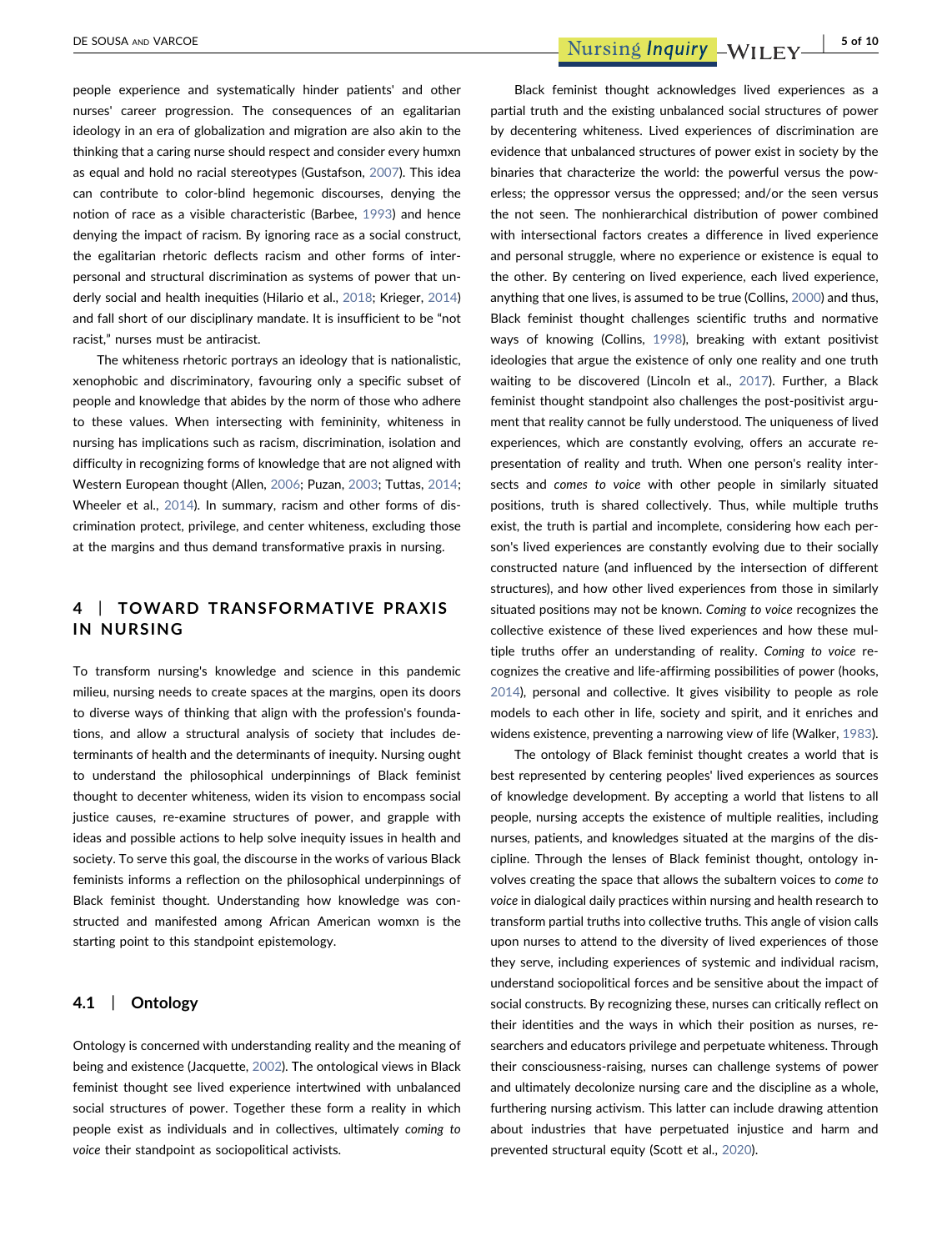### 4.2 | Epistemology

Epistemology is concerned with understanding what humxn beings know, how they know, what they think they know, how knowledge is acquired and the criteria to evaluate knowledge (Schultz & Meleis, [1988](#page-9-24)). The relation between the ontology of Black feminist thought and its epistemology is complex. Due to its ontological underpinnings, a Black feminist standpoint questions the relationship between what we see, what is known, truth, values, beliefs, and the dominance of positivism and postpositivism in nursing. Discrimination, privilege, and other forces of power can impose what we know and how we know it. Collins ([2000](#page-7-6)) posited that Western structures of knowledge have either portrayed inaccurately or completely excluded the experiences of Black womxn from the United States and globally. As a result, this created two epistemologies: the Westerner and the Black feminist. Dichotomized epistemologies led Black feminist thought to create different ways of knowing and validating knowledge claims (Collins, [2000\)](#page-7-6). To understand the nature of knowledge in Black feminist thought, we propose two dimensions of knowledge foundation: the knower and collective knowers.

### 4.2.1 | The knower

The knower is situated in lived experience, which is at the center of Black feminist epistemology. It considers that knowledge originates from the unique and particular and is experiential in the world. Collins' concepts of subjugated knowledge (Collins, [2000\)](#page-7-6) and outsider‐ within location (Collins, [1998](#page-7-11)) are included in this dimension. In subjugated knowledge, individuals can be subject to another individual by domination and dependence and dependent on their conscience or self‐knowledge. Black feminist thought subjugated knowledge is derived from lived experience existing in unbalanced power structures, and the Black consciousness and understanding of Black womxn as knowers. Black consciousness‐raising is a reflexive process that illuminates the power that each one holds, linking thought and political activism toward a transformative action (Collins, [2000](#page-7-6); Few‐Demo & Glass, [2015](#page-8-12)). Through awareness about the power they hold, Black womxn recognize the knowledge that stems from their outsider-within standpoints (their dichotomized epistemologies). This angle of vision created the spaces for womxn to assert their power within Black communities, playing an important factor in womxn's struggle and the conceptualization of a Black feminist standpoint (Collins, [1998](#page-7-11)).

The dimension of knowledge of the knower is a valuable social justice tool for those situated at the margins. The search for the voice within Black womxn through Black-consciousness raising decenters the colonial mentality that often sees whiteness as tasked with "giving voice" to those at the margins. In nursing, this particular standpoint reinforces the knowledge of racialized nurses at the margins that can unseat whiteness and create thoughtful and sustained transformative actions in healthcare and academic institutions. Further, we recognize the importance of listening to those at the

margins and seeing people with lived experience as knowers rather than mere participants in knowledge mobilization processes.

### 4.2.2 | Collective knowers

The unique Black feminist thought standpoint is reflected in the interconnection between the knower and the collective knowers, where each individual's partial truth and knowledge is shared. Thus, collective knowing is the result of shared consciousness‐raising through interconnectedness and shared experiences. The knower gains knowledge from their lived experience, while the collective knowers represent a community of people with lived experience. In this epistemological dimension of knowledge foundation, sister $hood$ , family, and community are vital. Sisterhood breaks through ideologies of individualism, also present in liberal white feminism (hooks, [2014](#page-8-14)), and was noted by Walker ([1983](#page-9-10)) when realizing how "each woman is capable of truly bringing another into the world" (p. 39). Further, the spirit of community in Black communities and other ethnic groups, especially among womxn can be a force of agency in dismantling structures of power. This community of inquiry with people with lived experience at the intersection of discrimination validates knowledge claims and the knowledge of the individual knower. Reproductive justice groups such as Black Mamas Alliance and SisterSong are examples of collective knowledge .

Within the nursing discipline, the lack of nurses of color in academia and leadership positions in healthcare organizations contributes to a lack of a solid and robust community of collective knowers and to a lack of knowledge products from the margins that do not align with the normative (whiteness) ways of thinking (D. Smith et al., [2011\)](#page-9-25). For instance, despite transformative practices that align with the equality, diversity and inclusion rhetoric, academia (and nursing) promote Western thought in course syllabi and favor knowledge produced within the bounds of their academic institutions or countries, excluding other epistemologies. Further, nursing textbooks continue to amplify correlations between diseases and social constructs (such as race), linking this correlation with skin color (in a misunderstanding of race as a biological process) and ignoring the influence of racism, structural systems and determinants of health (Dordunno, [2020](#page-8-31); Gustafson, [2007](#page-8-22)). Black feminist thought raises awareness of the need for collaborative co-constructed knowledge that disrupts these dominant ways of knowing, including analyzing the structures that hinder this process. Such communities must not be bound by the color of the skin or other social constructs but rather by the intersect of experiences they share as a result of systems of power. We risk putting forward the notion of decolonial solidarity and the need for Black feminist thought to align forces with Indigenous ways of knowing and decolonizing practices (L. T. Smith, [2012](#page-9-26)) to dismantle racism and other forms of discrimination. This solidarity goes beyond knowledge of cultural competence, structural

<span id="page-5-0"></span><sup>&</sup>lt;sup>7</sup>Sisterhood is defined as the "bond with other womxn on the basis of shared strengths and resources" (hooks, [2014](#page-8-14), p. 46).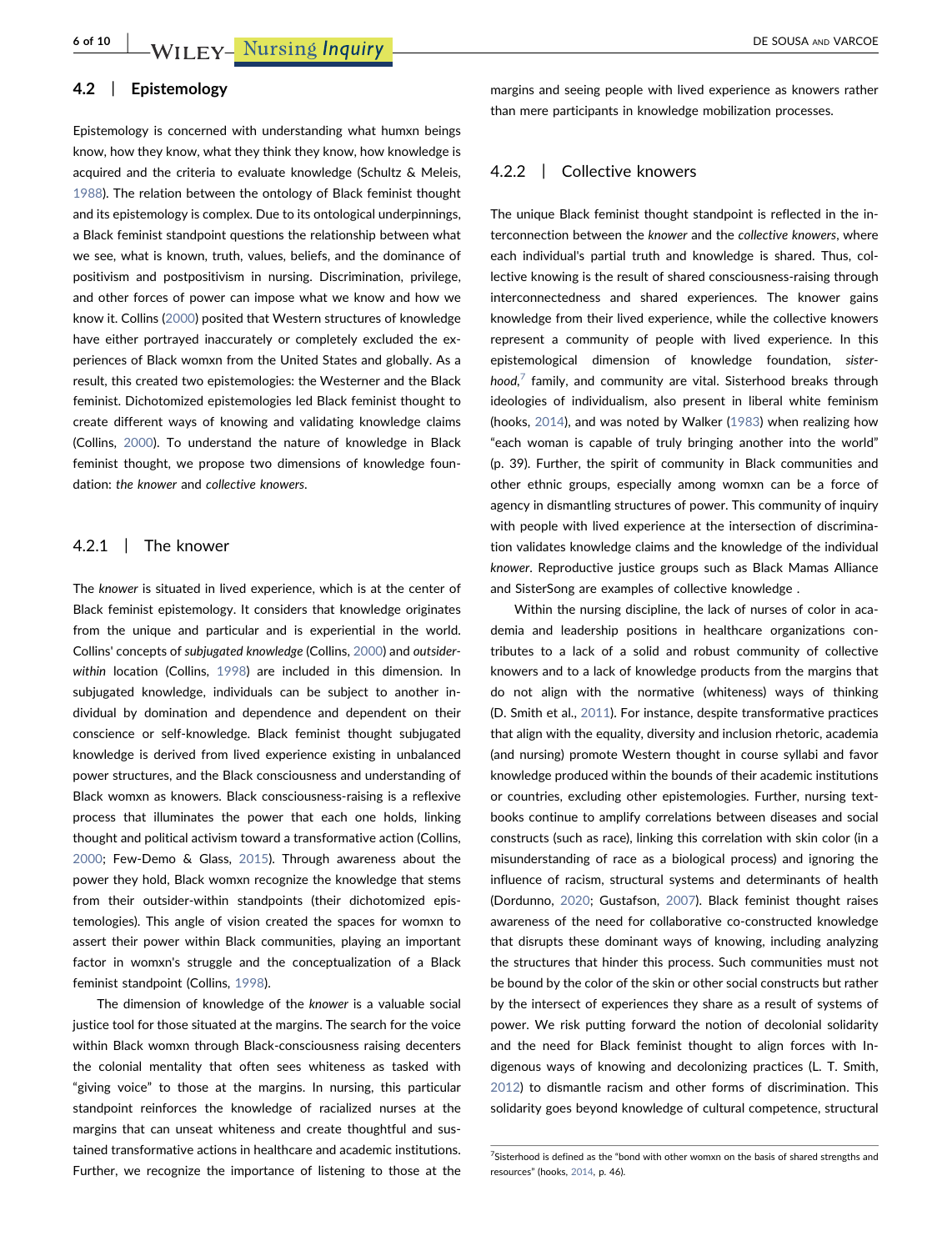competence and antiracist practices and recognizes that political activism is needed to dismantle the multiple axes of systems of power that foster discrimination.

### 4.3 | Methodological implications

Centering Black feminist thought in nursing requires attention to the methodologies of knowledge development and evaluation. While recognizing the existence of mainstream methodologies and methods in healthcare research, prescribing specific methodologies for exclusive use with Black feminist thought would present a narrowing view of the possibilities of knowledge formation within the discipline. In contrast, we focus on the epistemological dimensions that should underpin these methodological choices.

Collins' ([2000](#page-7-6)) epistemological dimensions of lived experience as a criterion of meaning, the use of dialogue, an ethic of caring and an ethic of personal responsibility explicate what constitutes legitimate knowledge and the criteria by which knowledge is evaluated. Exploring the lived experience of those who have experienced racism, discrimination or inequities is at the center of knowledge developed in research using Black feminist thought (Aririguzo et al., [2021](#page-7-25); Crooks et al., [2021;](#page-8-32) Spencer et al., [2015\)](#page-9-27). This focus goes beyond Black womxn, centering also Black and Hispanic girls (Opara et al., [2019](#page-8-33)). Aligning with these lived experiences is the need to select research topics that will illuminate social and health inequities and identify solutions to optimize people's health (Aririguzo et al., [2021](#page-7-25)).

When coming to voice, in the transition of the particular to the collective, that is, the knower (with subjugated knowledge from an outsider‐within position) to the collective knowers (with collective knowledge), lived experience becomes a criterion of meaning. In this transition, dialogue is important (Walker, [1983\)](#page-9-10). Thus, we argue that methodologies underpinned by Black feminist thought should allow people to come to voice to develop knowledge and remain grounded on those experiences of people in the liminal spaces of society. Dialogue as a way to construct meaning and share partial truths can be fostered through interviews or focus groups (e.g., Spencer et al., [2015\)](#page-9-27). In considering the ways in which dialogue can occur, such as in interviews and focus groups, choosing spaces beyond the traditional locations where they are conducted may be important for the symbolism that specific places offer people. For instance, among Black womxn, kitchen tables are known to be associated with the transmission of intergenerational wisdom (McLane‐Davison, [2018](#page-8-34)). Other possible ways of constructing meaning through dialogue are music and literature, storytelling, family or community gatherings, and spiritual and religious meetings. Dialogue should also acknowledge the role the researcher bears in the process as a witness to these dialogues (Abrums, [2004;](#page-7-26) Lindsay‐Dennis, [2015](#page-8-35)). As a result, reflexivity about the researcher's positionality and intersecting identities with participants is necessary. Taylor [\(2005](#page-9-28)) suggested that researchers ask themselves how participants view them and why they should participate in research. However, irrespective of similarities or differences in race/ethnicity, gender, socioeconomic

DE SOUSA AND VARCOE **1999 TO A SOUSA AND VARCOE 1999 TO A SOUSA AND VARCOE** 

or other intersectional factors that position the researcher as an insider or outsider, the researcher should uphold a high‐level of commitment, an ethic of caring, accountability and collaboration with participants that extends beyond data collection (Lindsay‐ Dennis, [2015](#page-8-35)). Such principles of collaboration can be theorized as Integrated Knowledge Mobilization, and thus, attention to power and positionality in these spaces is imperative (Crosschild et al., [2021\)](#page-8-36). In Integrated Knowledge Mobilization underpinned by Black feminist thought, researchers should also be attentive of questions such as "How do [researchers] write the critical essay or article and do not feel a sense of betraying or exposing [participants/communities]? How do [researchers] communicate [participants' words] in a way that emphasizes their voice?" (Taylor, [2005,](#page-9-28) p. 1486). Including the dissemination of research findings through academic and other nontraditional venues (Lindsay‐Dennis, [2015\)](#page-8-35) and ensuring knowledge partners (people with lived experience, families, caregivers, grassroots organizations, healthcare professionals and policymakers) are involved, can maximize the potential for transformation and reformation across healthcare organizations, and sociopolitical and environmental structures.

Underpinning methodological analysis should also be a concern for constructing meaning that does not represent a single‐axis of lived experience but rather the intersection of systems of power with social determinants of health, and how these come to bear in humxn experiences. Such analysis provides more upstream recommendations and solutions to tackle existing problems and facilitate sus-tainability (Salami et al., [2021](#page-9-29)). Adopting our<sup>[8](#page-6-0)</sup> intersectionality is thus needed to develop research products that interrogate the trappings of colonialism, racism, and discrimination and lead to more upstream solutions with the potential for transformation for all.

### 5 | CONCLUSION

Black feminist thought is a model of thinking for transformative praxis in nursing. It provides a philosophical lens that aligns with the nursing discipline, develops knowledge and inquiry and can be adopted in nursing education, research, and clinical practice. Black feminist thought deconstructs and reconstructs white liberal feminism by using Black womxn's experiences as a unique standpoint to examine epistemologies (Collins, [2000](#page-7-6)). However, its importance goes beyond Black womxn's experiences and urges the consideration of lived experiences of people at the margins to address their historical and ongoing experiences of racism, sexism and other forms of discrimination, and the inequities that these harmful dominant ideologies produce in healthcare and society.

While nursing has been opened (to an extent) to epistemic pluralism, recognizing multiple ways of knowing are required to de-velop nursing knowledge (Carper, [2009;](#page-7-27) Jacobs-Kramer & Chinn, 1988; White, [2009](#page-9-7)), it has yet to embrace Black feminist thought.

<span id="page-6-0"></span><sup>&</sup>lt;sup>8</sup>We refer to "our" intersectionality as the intersectionality conceptualized in this paper.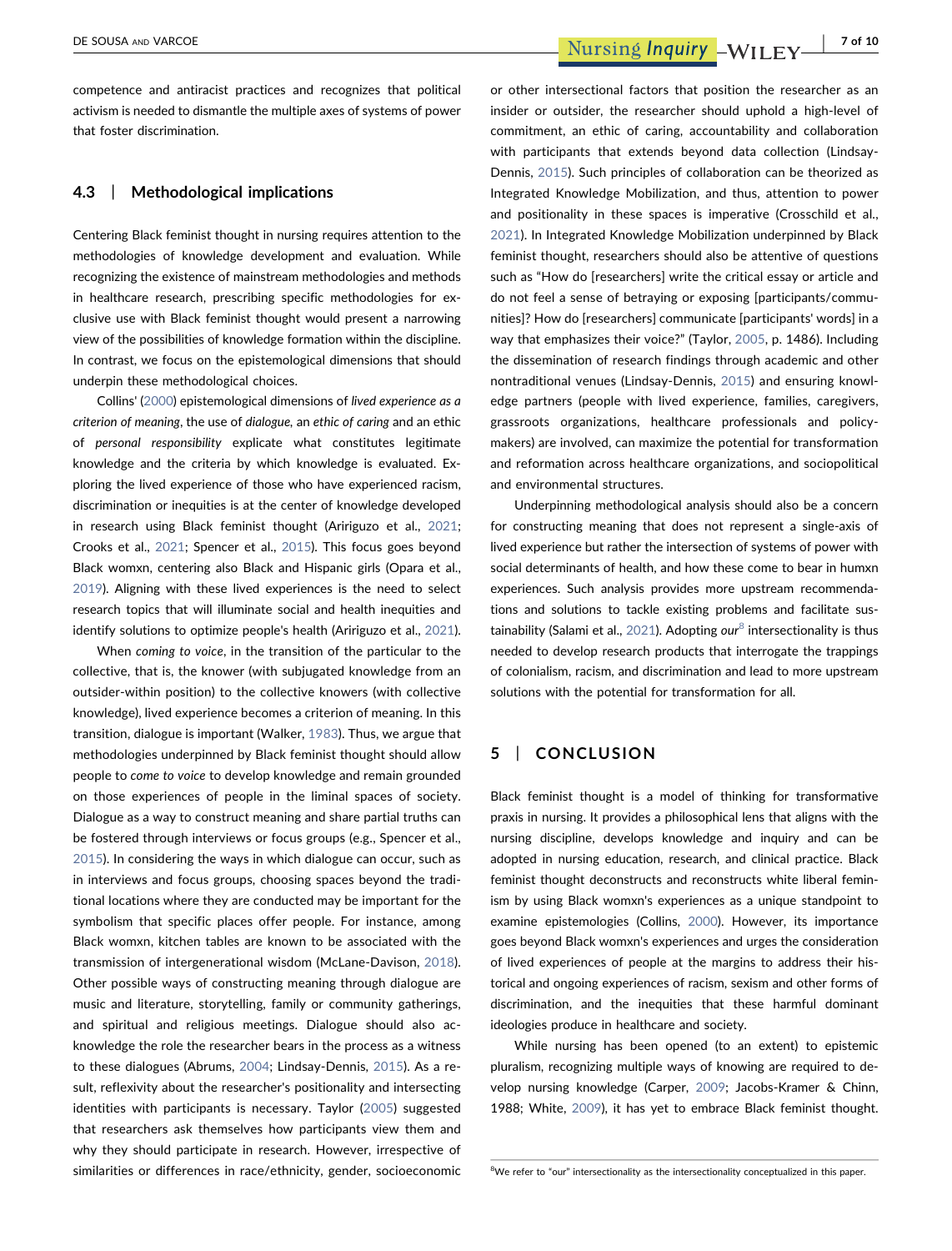8 of 10 MILEY- Nursing *Inquiry* **Example 2008** DE SOUSA AND VARCOE

Black feminist thought accepts the pluralism of lived experiences, partial truths and shared collective truths in constructing knowledge. This angle of vision is needed to rectify the paucity of people of color in leadership and academia, and develop and validate nursing knowledge with the views of those who have been silenced and underrepresented in the white spaces of nursing. In addition, Black feminist thought opens the space for a broader analysis of the intersection of multiple structures of power with social determinants of health that come to play in people's experiences, unseating values within the discipline that protect whiteness and offering a closer alignment to nursing's social justice and health equity mandate. A similar analysis of the structures of power in nursing and their privileges can reconstruct the group of nursing experts who evaluate knowledge claims.

Until nursing (including nursing leadership within academia and within the workforce) is representative of the population, it may well continue to acknowledge the pluralism of truths, but these truths will be incomplete. Thus, we pledge that the discipline uses and teaches Black feminist thought and sees it as a sociopolitical praxis that engages with social justice globally, fostering the emancipation of the invisible and underrepresented. Each nurse has the power to make one commitment: to "come to voice" in opposition to the silence of those who are indifferent and to continue to do so until the day when health inequities no longer prevail in society.

### DATA AVAILABILITY STATEMENT

Data sharing is not applicable to this article as no new data were created or analyzed in this study.

#### ORCID

Ismalia De Sousa  $\blacksquare$  <http://orcid.org/0000-0002-4919-1181> Colleen Varcoe D <http://orcid.org/0000-0001-9090-2793>

#### REFERENCES

- <span id="page-7-26"></span>Abrums, M. (2004). Faith and feminism: How African American women from a storefront church resist oppression in healthcare. Advances in Nursing Science, 27(3), 187–201. [https://doi.org/10.1097/000122](https://doi.org/10.1097/00012272-200407000-00004) 72‐[200407000](https://doi.org/10.1097/00012272-200407000-00004)‐00004
- <span id="page-7-24"></span>Allen, D. G. (2006). Whiteness and difference in nursing. Nursing Philosophy, 7, 65-78. [https://doi.org/10.1111/j.1466](https://doi.org/10.1111/j.1466-769X.2006.00255.x)-769X.2006. [00255.x](https://doi.org/10.1111/j.1466-769X.2006.00255.x)
- <span id="page-7-21"></span>American Association of Colleges of Nursing. (2019). 2018‐2019 enrollment and graduations in baccalaureate and graduate programs in nursing. American Association of Colleges of Nursing. [https://www.aacnnursing.org/Portals/42/News/Surveys](https://www.aacnnursing.org/Portals/42/News/Surveys-Data/Race-and-Ethnicity-of-Students-Nursing-Programs.pdf)‐Data/Rac e‐and‐Ethnicity‐of‐Students‐Nursing‐[Programs.pdf](https://www.aacnnursing.org/Portals/42/News/Surveys-Data/Race-and-Ethnicity-of-Students-Nursing-Programs.pdf)
- <span id="page-7-4"></span>Araujo, C., de, G. S., Silva, L., de, M., & Silva‐Reis, D. (2019). Translation studies and black women in the light of feminism. Revista Artemis, XXVII(1), 14–24. [https://doi.org/10.22478/ufpb.1807](https://doi.org/10.22478/ufpb.1807-8214.2019v27n1.46695)‐8214.2019v2 [7n1.46695](https://doi.org/10.22478/ufpb.1807-8214.2019v27n1.46695)
- <span id="page-7-25"></span>Aririguzo, C., Spencer, B. S., & Freysteinson, W. (2021). "You're acting womanish!" A qualitative descriptive study of the experiences of African American women in menopausal transition. Journal of Women & Aging.. Advance online publication. [https://doi.org/10.](https://doi.org/10.1080/08952841.2021.1915095) [1080/08952841.2021.1915095](https://doi.org/10.1080/08952841.2021.1915095)
- <span id="page-7-3"></span>Barbee, E. L. (1993). Racism in U.S. nursing. Medical Anthropology Quaterly, 7(4), 346–362.
- <span id="page-7-9"></span>Barlow, J. N., & Smith, G. P. A. (2019). What the health (WTH)?: Theorising southern Black feminisms in the US south. Agenda, 33(3), 19–33. <https://doi.org/10.1080/10130950.2019.1668725>
- <span id="page-7-15"></span>Barriteau, V. E. (2009). The relevance of Black feminist scholarship: A Caribbean perspective. In S. M. James, F. S. Foster, & B. Guy‐Sheftall (Eds.), Still brave: The evolution of Black women's studies (pp. 413–434). The Feminist Press.
- <span id="page-7-13"></span>Barry, F. B., & Grady, S. C. (2019). Africana womanism as an extension of feminism in political ecology (of health) research. Geoforum, 103, 182–186. <https://doi.org/10.1016/j.geoforum.2018.09.024>
- <span id="page-7-12"></span>Beale, F. (2005). Double jeopardy: To be Black and Female. In Cade Bambara, T. (Eds.), The Black woman: An anthology (pp. 109–122). Washington Square Press.
- <span id="page-7-0"></span>Bhopal, K. (2018). White privilege: The myth of a post-racial society. Bristol University Press. https://www‐jstor‐[org.ezproxy.library.ubc.ca/stable/j.](https://www-jstor-org.ezproxy.library.ubc.ca/stable/j.ctt22h6r81) [ctt22h6r81](https://www-jstor-org.ezproxy.library.ubc.ca/stable/j.ctt22h6r81)
- <span id="page-7-7"></span>Black Men for the Eradication of Sexism. (2009). Mission statement. In James, S. M., Foster, F. S. & Guy‐Sheftall, B., (Eds.), Still brave: The evolution of Black women's studies (pp. 361–362). The Feminist Press.
- <span id="page-7-10"></span>Branch, E. H. (2011). The illusion of progress: Black women's work in the post‐civil rights era, Opportunity denied: Limiting Black women to devalued work (pp. 127–153). Rutgers University Press. [https://](https://muse.jhu.edu/book/14174) [muse.jhu.edu/book/14174](https://muse.jhu.edu/book/14174)
- <span id="page-7-23"></span>Browne, A. J. (2001). The influence of liberal political ideology on nursing science. Nursing Inquiry, 8(2), 118–129. [https://doi.org/10.1046/j.](https://doi.org/10.1046/j.1440-1800.2001.00095.x) 1440‐[1800.2001.00095.x](https://doi.org/10.1046/j.1440-1800.2001.00095.x)
- <span id="page-7-8"></span>Cade Bambara, T., (Ed.). (1970). The Black woman: An anthology. Washington Square Press.
- <span id="page-7-22"></span>Calliste, A. (1996). Antiracism organizing and resistance in nursing: African Canadian women. The Canadian Review of Sociology and Anthropology, 33(3), 361–390. [https://doi.org/10.1111/j.1755](https://doi.org/10.1111/j.1755-618X.1996.tb02457.x)‐ [618X.1996.tb02457.x](https://doi.org/10.1111/j.1755-618X.1996.tb02457.x)
- <span id="page-7-27"></span>Carper, B. A. (2009). Fundamental patterns of knowing in nursing. In Reed, P. G. & Crawford, N. B., (Eds.), Perspectives on Nursing Theory (pp. 377–384). Wolters Kluwer Health/Lippincott Williams & Wilkins.
- <span id="page-7-14"></span>Carvalho, L., de, O., & Dias, L. deO. (2019). Contribuições dos feminismos negros brasileiros aos feminismos transnacionais [Contributions of brazilian black feminism to transnational feminism]. Revista Humanidades e Inovação, 6(16), 118–127.
- <span id="page-7-5"></span>Centers for Disease Control and Prevention. (2015). U.S. Public Health Service Syphilis Study at Tuskegee. [https://www.cdc.gov/tuskegee/](https://www.cdc.gov/tuskegee/index.html) [index.html](https://www.cdc.gov/tuskegee/index.html)
- <span id="page-7-1"></span>Centers for Disease Control and Prevention. (2019). Infant mortality rates by race and ethnicity, 2016. [https://www.cdc.gov/reproductivehealth/](https://www.cdc.gov/reproductivehealth/maternalinfanthealth/infantmortality.htm) [maternalinfanthealth/infantmortality.htm](https://www.cdc.gov/reproductivehealth/maternalinfanthealth/infantmortality.htm)
- <span id="page-7-2"></span>Chinn, P. L., & Kramer, M. K. (2014). Knowledge development in nursing: Theory and process (9th ed.). Elsevier. <https://ebookcentral.proquest.com>
- <span id="page-7-16"></span>Cho, S., Crenshaw, K., & McCall, L. (2013). Toward a field of intersectionality studies: Theory, applications, and praxis. Signs: Journal of Women in Culture and Society, 38(4), 785–810.
- <span id="page-7-11"></span>Collins, P. H. (1998). Fighting words: Black women and the search for justice. University of Minnesota Press.
- <span id="page-7-6"></span>Collins, P. H. (2000). Black feminist thought: Knowledge, consciousness, and the politics of empowerment (2nd ed.). Routledge.
- <span id="page-7-20"></span>Collins, P. H. (2019). Intersectionality as critical social theory. Duke University Press.
- <span id="page-7-19"></span>Collins, P. H., & Bilge, S. (2016). Intersectionality. Polity Press.
- <span id="page-7-18"></span>Crenshaw, K. (1989). Demarginalizing the intersection of race and sex: A Black feminist critique of antidiscrimination doctrine, feminist theory and antiracist politics. University of Chicago Legal Forum, 1989(1), 139–167.
- <span id="page-7-17"></span>Crenshaw, K. (2011). Postscript. In H. Lutz, M. T. H. Vivar, & L. Supik (Eds.), Framing intersectionality: Debates on a multi-faceted concept in gender studies (pp. 221–233). Ashgate.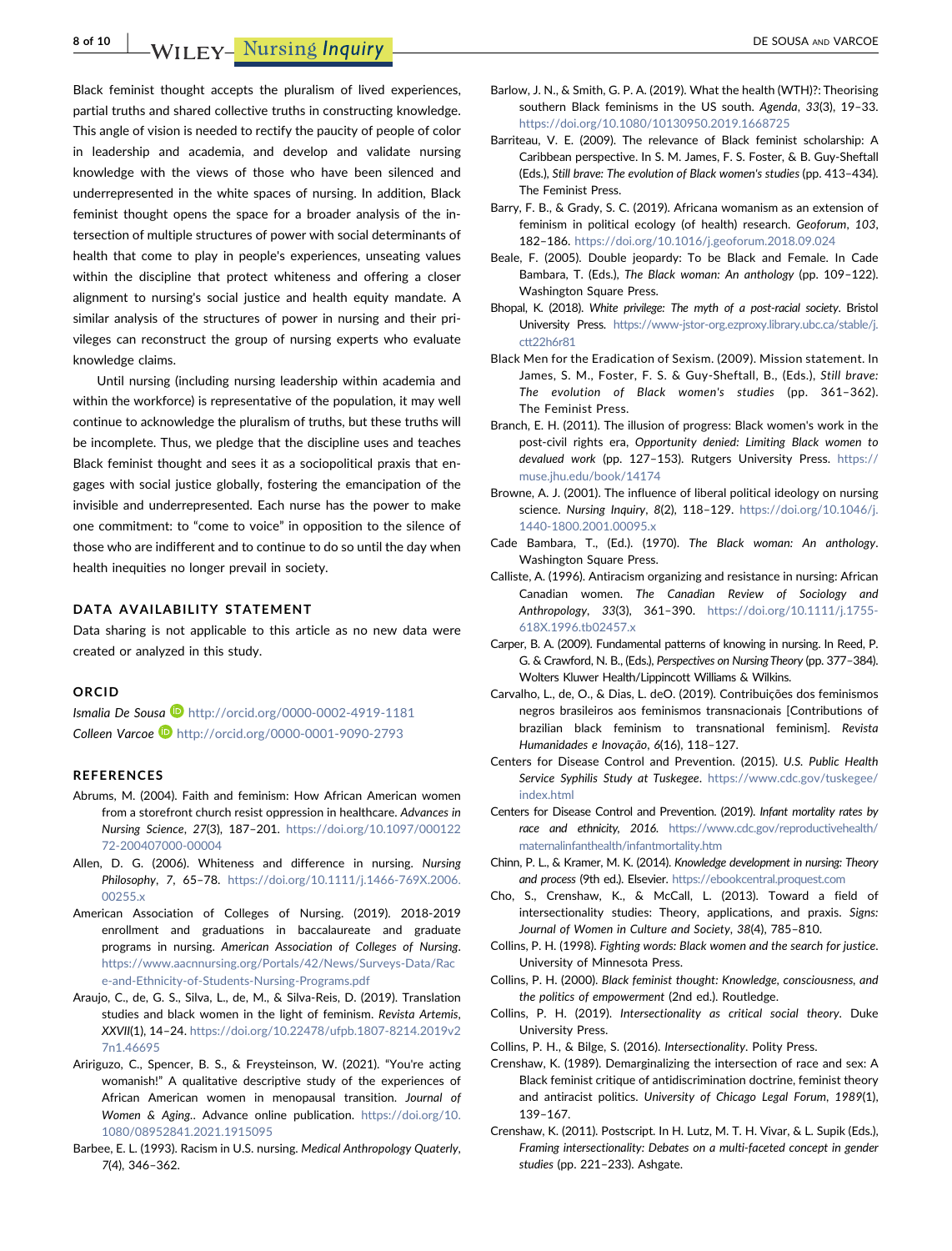- <span id="page-8-32"></span>Crooks, N., Singer, R., & Tluczek, A. (2021). Black female sexuality: Intersectional identities and historical contexts. Advances in Nursing Science, 44(1), 52–65. [https://doi.org/10.1097/ANS.0000000000](https://doi.org/10.1097/ANS.0000000000000332) [000332](https://doi.org/10.1097/ANS.0000000000000332)
- <span id="page-8-36"></span>Crosschild, C., Huynh, N., De Sousa, I., Bawafaa, E., & Brown, H. (2021). Where is critical analysis of power and positionality in knowledge translation? Health Research Policy and Systems, 19(1), 92. [https://](https://doi.org/10.1186/s12961-021-00726-w) [doi.org/10.1186/s12961](https://doi.org/10.1186/s12961-021-00726-w)‐021‐00726‐w
- <span id="page-8-7"></span>Denison, J., Varcoe, C., & Browne, A. J. (2014). Aboriginal women's experiences of accessing health care when state apprehension of children is being threatened. Journal of Advanced Nursing, 70(5), 1105–1116. <https://doi.org/10.1111/jan.12271>
- <span id="page-8-31"></span>Dordunno, D. (2020). Race is not pathological but racism is. Revista Baiana de Enfermagem, 34:e34990. <https://doi.org/10.18471/rbe.v34.34990>
- <span id="page-8-17"></span>Dorlin, E. (2019). Revolucao do feminismo negro! [Black feminism revolution!]. Revista Artemis, XXVII(1), 63–88. [https://doi.org/10.](https://doi.org/10.22478/ufpb.1807-8214.2019v27n1.46699) 22478/ufpb.1807‐[8214.2019v27n1.46699](https://doi.org/10.22478/ufpb.1807-8214.2019v27n1.46699)
- <span id="page-8-16"></span>Dove, N. (2015). Matriarchy and patriarchy. In M. J. Shujaa, & K. J. Shujaa (Eds.), The SAGE encyclopedia of African cultural heritage in North America (pp. 572–575). SAGE Publications.
- <span id="page-8-12"></span>Few‐Demo, A. L., & Glass, V. Q. (2015). Black feminist thought. In G. Ritzer (Ed.), The Willey Blackwell encyclopedia of race, ethnicity and nationalism. John Wiley & Son. [https://doi.org/10.1002/](https://doi.org/10.1002/9781118663202.wberen390) [9781118663202.wberen390](https://doi.org/10.1002/9781118663202.wberen390)
- <span id="page-8-22"></span>Gustafson, D. L. (2007). White on whiteness: Becoming radicalized about race. Nursing Inquiry, 14(2), 153–161. [https://doi.org/10.1111/j.](https://doi.org/10.1111/j.1440-1800.2007.00365.x) 1440‐[1800.2007.00365.x](https://doi.org/10.1111/j.1440-1800.2007.00365.x)
- <span id="page-8-27"></span>Hilario, C. T., Browne, A. J., & McFadden, A. (2018). The influence of democratic racism in nursing inquiry. Nursing Inquiry, 25:e12213. <https://doi.org/10.1111/nin.12213>
- <span id="page-8-14"></span>Hooks, B. (2014). Feminist theory: From margin to centre (3rd ed.). Routledge.
- <span id="page-8-13"></span>Hooks, B. (2009). Black women: Shaping feminist theory. In S. M. James, F. S. Foster, & B. Guy‐Sheftall (Eds.), Still brave: The evolution of Black women's studies (pp. 31–44). The Feminist Press.
- <span id="page-8-29"></span>Jacquette, D. (2002). Ontology. McGill‐Queen's University Press.
- <span id="page-8-25"></span>Jefferies, K., Goldberg, L., Aston, M., & Tomblin Murphy, G. (2018). Understanding the invisibility of black nurse leaders using a black feminist poststructuralist framework. Journal of Clinical Nursing, 27, 3225–3234. <https://doi.org/10.1111/jocn.14505>
- <span id="page-8-1"></span>Jenkins, B. L., & Huntington, A. (2015). A missing piece of the workforce puzzle. The experiences of internationally qualified nurses in New Zeland: A literature review. Contemporary Nursing, 51(2–3), 220–231. <https://doi.org/10.1080/10376178.2016.1158079>
- <span id="page-8-11"></span>Kagan, P. N., Smith, M. C., & Chinn, P. L. (2014). Philosophies and practices of emancipatory nursing: Social justice as praxis. Taylor & Francis Group. <https://ebookcentral.proquest.com>
- <span id="page-8-0"></span>Krabbe, J. S. (2021). Resisting the muddy notion of the 'inclusionary other': A re/turn to the philosophical underpinnings of othering's construction. Nursing Philosophy, 22, 12352. [https://doi.org/10.](https://doi.org/10.1111/nup.12352) [1111/nup.12352](https://doi.org/10.1111/nup.12352)
- <span id="page-8-28"></span>Krieger, N. (2014). Discrimination and health inequities. International Journal of Health Services, 44(4), 643–710. <https://doi.org/10.2190/HS.44.4.b>
- <span id="page-8-30"></span>Lincoln, Y. S., Lynham, S. A., & Guba, E. G. (2017). Paradigmatic controversies, contradictions, and emerging eonfluences, revisited. In N. K. Denzin, & Y. S. Lincoln (Eds.), Handbook of qualitative research (pp. 108–150). Sage.
- <span id="page-8-35"></span>Lindsay‐Dennis, L. (2015). Black feminist‐womanist research paradigm: Toward a culturally relevant research model focused on African American girls. Journal of Black Studies, 46(5), 506–520. [https://doi.](https://doi.org/10.1177/0021934715583664) [org/10.1177/0021934715583664](https://doi.org/10.1177/0021934715583664)
- <span id="page-8-15"></span>Love, K. L. (2016). Black Feminism: An integrated review of literature. ABNF Journal, 27(1), 11–15.
- <span id="page-8-24"></span>Mapedzahama, V., Rudge, T., West, S., & Kwansah, A. K. (2018). Making and maintaining racialised ignorance in Australian nursing

workplaces: The case of black African migrant nurses. The Australasian Review of African Studies, 39(2), 48–73. [https://doi.](https://doi.org/10.3316/informit.971609043828640) [org/10.3316/informit.971609043828640](https://doi.org/10.3316/informit.971609043828640)

- <span id="page-8-23"></span>Mapedzahama, V., Rudge, T., West, S., & Perron, A. (2012). Black nurse in white space? Rethinking the in/visibility of race within the Australian nursing workplace. Nursing Inquiry, 19(2), 153–164. [https://doi.org/](https://doi.org/10.1111/j.1440-1800.2011.00556.x) 10.1111/j.1440‐[1800.2011.00556.x](https://doi.org/10.1111/j.1440-1800.2011.00556.x)
- <span id="page-8-34"></span>McLane‐Davison, D. (2018). Cornbread, collard greens, and a side of liberation: Black feminist leadership and AIDS advocacy. Meridians: Feminism, Race, Transnationalism, 16(2), 286–294. [https://doi.org/](https://doi.org/10.2979/meridians.16.2.09) [10.2979/meridians.16.2.09](https://doi.org/10.2979/meridians.16.2.09)
- <span id="page-8-6"></span>McMaster, J. (2019). Racism, colonialism, imperialism. In K. Howe, J. Boal, & J. Soeiro (Eds.), The Routledge companion to theatre of the oppressed (pp. 116–128). Routledge.
- <span id="page-8-2"></span>Metzger, M., Dowling, T., Guinn, J., & Wilson, D. T. (2020). Inclusivity in baccalaureate nursing education: A scoping study. Journal of Professional Nursing, 36(1), 5–14. [https://doi.org/10.1016/j.](https://doi.org/10.1016/j.profnurs.2019.06.002) [profnurs.2019.06.002](https://doi.org/10.1016/j.profnurs.2019.06.002)
- <span id="page-8-10"></span>Moorley, C., Ferrante, J., Jennings, K., & Dangerfield, A. (2020). Decolonizing care of Black, Asian and minority ethnic patients in the critical care environment: A practical guide. Nursing in Critical Care, 25(5), 324–326. <https://doi.org/10.1111/nicc.12537>
- <span id="page-8-21"></span>Moradi, B., & Grzanka, P. R. (2017). Using intersectionality responsibly: Toward critical epistemology, structural analysis, and social justice activism. Journal of Counselling Psychology, 64(5), 500–513. [https://](https://doi.org/10.1037/cou0000203) [doi.org/10.1037/cou0000203](https://doi.org/10.1037/cou0000203)
- <span id="page-8-20"></span>Moradi, B., Parent, M. C., Weis, A. S., Ouch, S., & Broad, K. L. (2020). Mapping the travels of intersectionality scholarship: A citation network analysis. Psychology of Women Quarterly, 44(2), 151–169. <https://doi.org/10.1177/0361684320902408>
- <span id="page-8-19"></span>Nash, J. (2019). Black feminism reimagined. Duke University Press.
- <span id="page-8-3"></span>Neiterman, E., & Bourgeault, I. L. (2015). The shield of professional status: Comparing internationally educated nurses' and international medical graduates' experiences of discrimination. Health, 19(6), 615–634. <https://doi.org/10.1177/1363459314567788>
- <span id="page-8-4"></span>Nortvedt, L., Lohne, V., & Dahl, K. (2020). A courageous journey: Experience of migrant Philippine nurses in Norway. Journal of Clinical Nursing, 29(3–4), 468–479. [https://doi.org/10.1111/joc.](https://doi.org/10.1111/joc.15107) [15107](https://doi.org/10.1111/joc.15107)
- <span id="page-8-18"></span>Nunes, S. (2019). Gênero e corpo em devir: Prospecção decolonial a partir do feminismo negro brasileiro [Gender and boy to become: Decolonial prospection from Brazilian black feminism]. Revista Humanidades e Inovação, 6(16), 201–211.
- <span id="page-8-8"></span>Office for National Statistics. (2018). Child and infant mortality in England and Wales: 2016. [https://webcache.googleusercontent.com/search?](https://webcache.googleusercontent.com/search?q=cache:C7IjmBQL3SAJ:https://www.ons.gov.uk/peoplepopulationandcommunity/birthsdeathsandmarriages/deaths/bulletins/childhoodinfantandperinatalmortalityinenglandandwales/2016%2B%26cd=1%26hl=en%26ct=clnk%26gl=ca) [q=cache:C7IjmBQL3SAJ:https://www.ons.gov.uk/peoplepopulation](https://webcache.googleusercontent.com/search?q=cache:C7IjmBQL3SAJ:https://www.ons.gov.uk/peoplepopulationandcommunity/birthsdeathsandmarriages/deaths/bulletins/childhoodinfantandperinatalmortalityinenglandandwales/2016%2B%26cd=1%26hl=en%26ct=clnk%26gl=ca) [andcommunity/birthsdeathsandmarriages/deaths/bulletins/childho](https://webcache.googleusercontent.com/search?q=cache:C7IjmBQL3SAJ:https://www.ons.gov.uk/peoplepopulationandcommunity/birthsdeathsandmarriages/deaths/bulletins/childhoodinfantandperinatalmortalityinenglandandwales/2016%2B%26cd=1%26hl=en%26ct=clnk%26gl=ca) [odinfantandperinatalmortalityinenglandandwales/2016+&cd=1&hl=](https://webcache.googleusercontent.com/search?q=cache:C7IjmBQL3SAJ:https://www.ons.gov.uk/peoplepopulationandcommunity/birthsdeathsandmarriages/deaths/bulletins/childhoodinfantandperinatalmortalityinenglandandwales/2016%2B%26cd=1%26hl=en%26ct=clnk%26gl=ca) [en&ct=clnk&gl=ca](https://webcache.googleusercontent.com/search?q=cache:C7IjmBQL3SAJ:https://www.ons.gov.uk/peoplepopulationandcommunity/birthsdeathsandmarriages/deaths/bulletins/childhoodinfantandperinatalmortalityinenglandandwales/2016%2B%26cd=1%26hl=en%26ct=clnk%26gl=ca)
- <span id="page-8-33"></span>Opara, I., Lardier, D. T., Reid, R. J., & Garcia‐Reid, P. (2019). "It all starts with the parents": A qualitative study on protective factors for druguse prevention among Black and Hispanic girls. Affilia, 34(2), 199–218. <https://doi.org/10.1177/0886109918822543>
- <span id="page-8-9"></span>Petersen, E. E., Davis, N. L., Goodman, D., Cox, S., Syverson, C., Seed, K., Shapiro‐Mendoza, C., Callaghan, W. M., & Barfield, W. (2019). Racial/ethnic disparities in pregnancy‐related deaths ‐ United States, 2007‐2016. MMWR Morbidity and Mortality Weekly Report, 68, 762–765. <https://doi.org/10.15585/mmwr.mm6835a3>
- <span id="page-8-5"></span>Phelan, S., & Dawes, S. (2018). Liberalism and neoliberalism. Oxford research encyclopedia of communication. [https://oxfordre.com/communication/](https://oxfordre.com/communication/view/10.1093/acrefore/9780190228613.001.0001/acrefore-9780190228613-e-176) [view/10.1093/acrefore/9780190228613.001.0001/acrefore](https://oxfordre.com/communication/view/10.1093/acrefore/9780190228613.001.0001/acrefore-9780190228613-e-176)‐9780190 [228613](https://oxfordre.com/communication/view/10.1093/acrefore/9780190228613.001.0001/acrefore-9780190228613-e-176)‐e‐176
- <span id="page-8-26"></span>Premji, S., & Etowa, J. B. (2014). Workforce utilization of visible and linguistic minorities in Canadian nursing. Journal of Nursing Management, 22, 80–88. [https://doi.org/10.1111/1365](https://doi.org/10.1111/1365-2834.2012.01442.x)‐2834.2012.01442.x